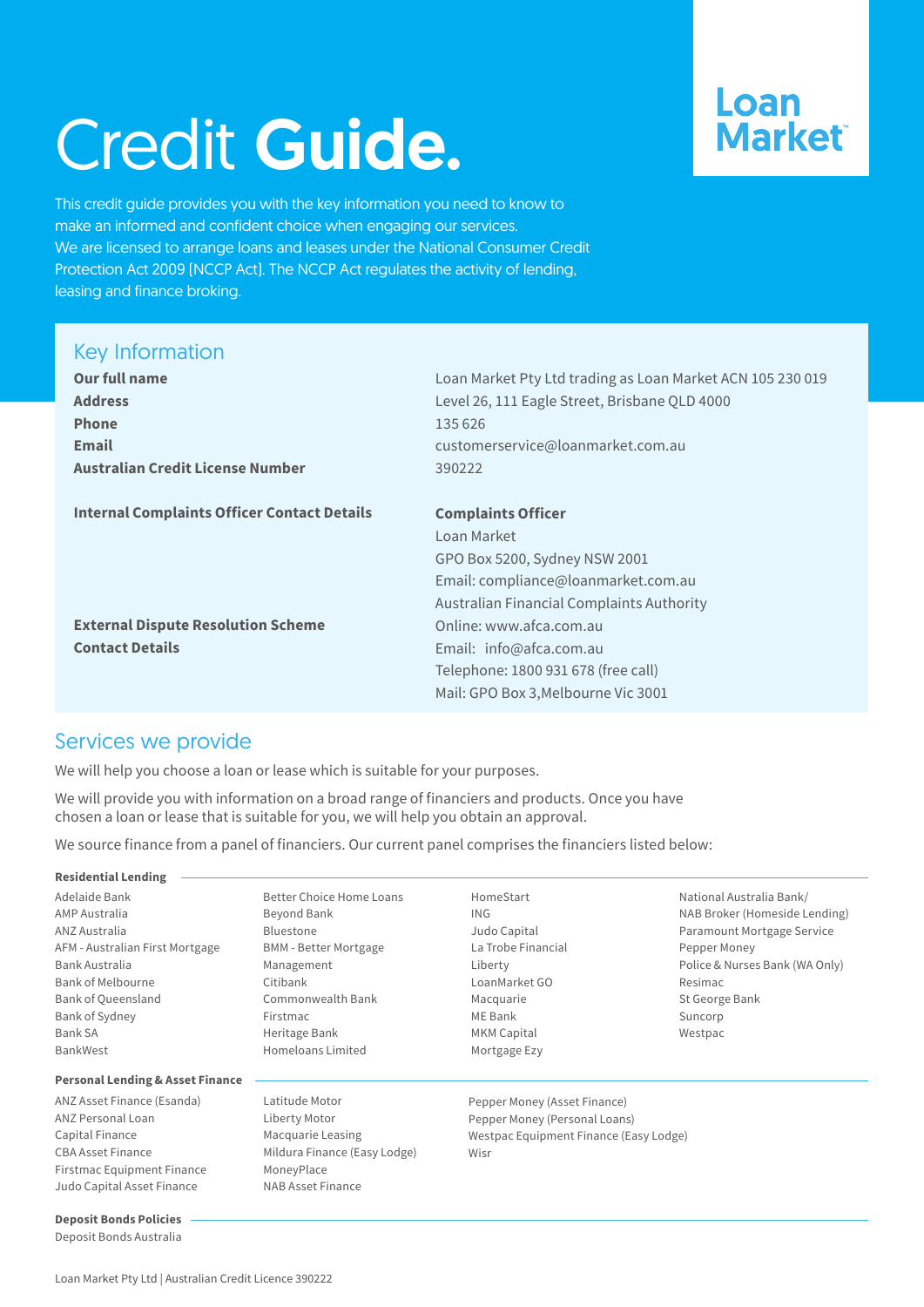#### Our responsible lending obligations

Under the NCCP Act, we are obliged to ensure that any loan or principal increase to a loan we make and any lease we enter with you is not unsuitable for you. To decide this, we will need to ask you some questions in order to assess whether the loan or lease is not unsuitable. The law requires us to:

- } Make reasonable inquiries about your requirements and objectives
- } Make reasonable inquiries about your financial situation
- $\blacktriangleright$  Take reasonable steps to verify that financial situation

Credit will be unsuitable if at the time of the assessment, it is likely that at the time the credit is provided:

- $\blacktriangleright$  You could not pay or only pay with substantial hardship
- } The credit will not meet your requirements and objectives

For example, if you can only repay by selling your principal place of residence, it is presumed that the loan will cause substantial hardship unless the contrary is proved. For this reason we must ask you to provide a significant amount of information. It is therefore very important that the information your provide us is accurate.

We must provide you with a copy of our preliminary credit assessment of your application if you ask within 7 years of when we assist you. We are only required to give you a copy of the credit assessment if we give you credit assistance.

If we arrange a loan for you to purchase or refinance real estate, remember you must make your own enquiries about the value of the real estate and its potential for future growth. Although we may obtain a valuation, that is for our own use and you should not rely on it.

#### Fees payable by you

As the licensee we do not charge you for our services as we are paid commission by the financier. However, our credit representative may charge a fee and you may need to pay the financier's application fee, valuation fees, and other fees.

#### Commissions received by us

We may receive commissions from the lenders and lessors who provide finance for our customers. These are not fees payable by you. You can obtain additional information about these commissions by asking us.

#### Commissions payable by us

We source referrals from a broad range of sources. For example, we may pay fees to call centre companies, real estate agents, accountants, or lawyers for referring you to us. These referral fees are generally small amounts and accord with usual business practice. These are not fees payable by you. On request you can obtain a reasonable estimate of the amount of commission and how it is worked out.

#### Our internal dispute resolution scheme

We hope you are delighted with our services, but if you have any complaints you should notify us by contacting our Complaints Officer by: Complaints Officer, Loan Market, GPO Box 5200, Sydney NSW 2001. Email compliance@loanmarket. com.au or by speaking to any representative of our business who will refer you to the Complaints Officer.

You should explain the details of your complaint as clearly as you can. You may do this verbally or in writing. When we receive a complaint, we will attempt to resolve it promptly.

#### Our external dispute resolution scheme

If we do not reach agreement on your complaint, you may refer the complaint to an ASIC Approved External Dispute Resolution (EDR) Scheme. Our external dispute resolution provider is specified above. External dispute resolution is a free service established to provide you with an independent mechanism to resolve specific complaints.

You can obtain further details about our dispute resolution procedures and obtain details of our privacy policy on request.

#### Things you should know

We don't make any promises about the value of any property you finance with us or its future prospects. You should always rely on your own enquiries.

We don't provide legal or financial advice. It is important you understand your legal obligations under the loan, and the financial consequences. If you have any doubts, you should obtain independent legal advice before you enter any loan contract.

**Questions?** If you have any questions about this credit guide or anything else about<br>our services just ask at any time. We're here to help you our services, just ask at any time. We're here to help you.